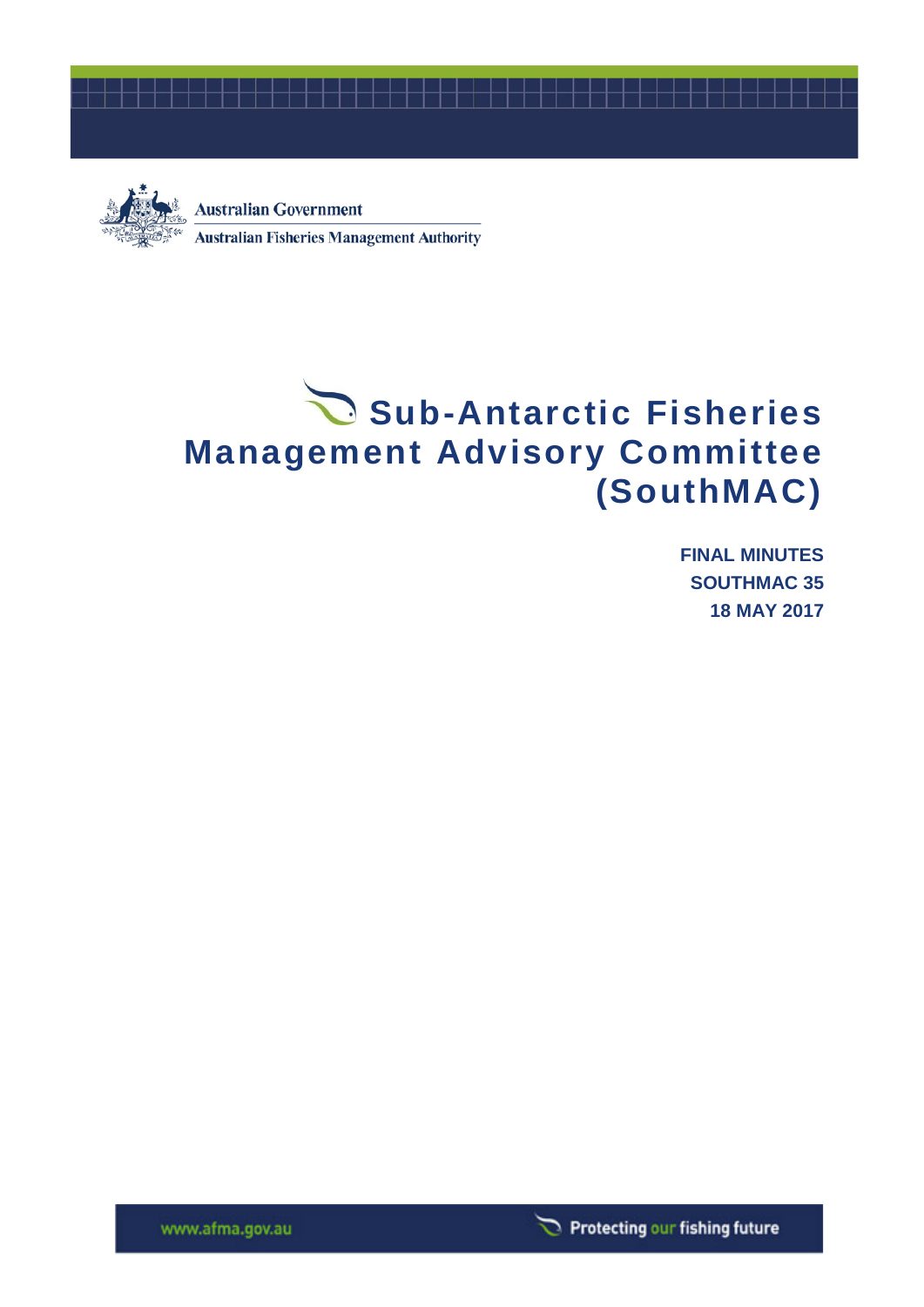#### **SUB-ANTARCTIC FISHERIES MANAGEMENT ADVISORY COMMITTEE (SouthMAC)**

**CHAIR**: Mr Peter Neville **Date:** 18 May 2017 **Venue**: CSIRO Marine Laboratories, Hobart

# **Attendance**

#### **Members**

Mr Peter Neville, Chair Mr Martin Exel, Industry Member Mr Malcolm McNeill, Industry Dr Malcolm Haddon, Science Mr Jon Bryan, Conservation Member Ms Jo Fisher, AFMA Member Ms Sarah Kirkcaldie (Executive Officer)

# **Observers**

Ms Amy Young, Australian Antarctic Division Mr Rhys Arangio, Industry Mr Trent Timmiss, AFMA\* Dr Mariana Sporcic, CSIRO^ Dr Cathy Bulman, CSIRO^

\*for agenda items 1- 8 & 13

^ for agenda item 15 only

# **Introduction**

The thirty fifth meeting of the Sub-Antarctic Fisheries Management Advisory Committee (SouthMAC 35) was held in Hobart on 18 May 2017.

The key items on the agenda were:

- $\triangleright$  assessment of the Management Plans;
- $\triangleright$  lost longline gear in the Heard Island and McDonald islands Fishery (HIMIF);
- $\triangleright$  longline season extension periods in the HIMI Fishery;
- 25.5% minimum quota holding for trawl access in HIMIF; and
- $\triangleright$  the Commission for the Conservation of Antarctic Marine Living Resources (CCAMLR) New and Exploratory Fisheries 2016/17 expression of interests.

# **Agenda item 1 - Preliminaries**

SouthMAC 35 was opened at 9.05 am on 18 May 2017 by the Chair, Mr Peter Neville.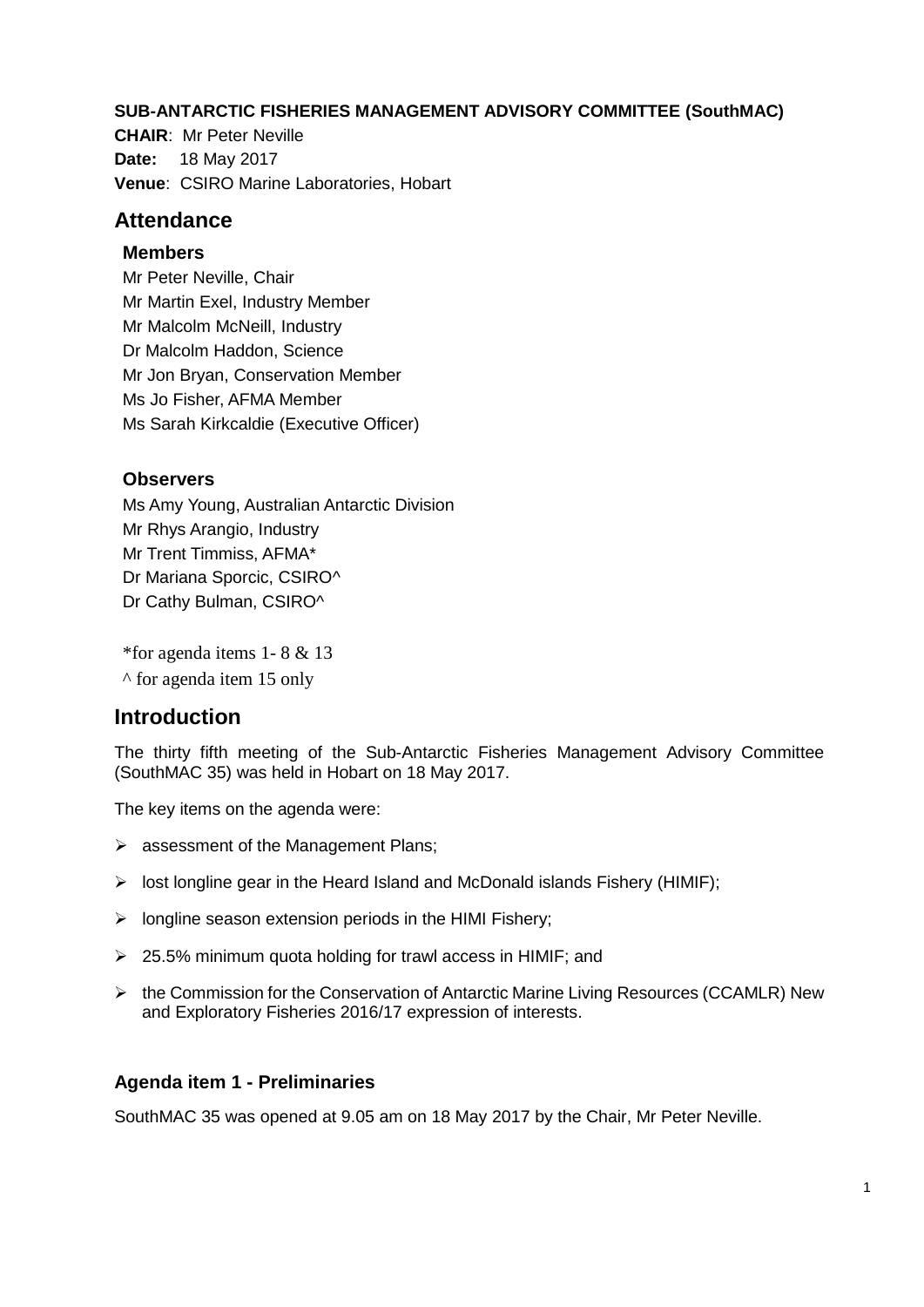Mr Neville welcomed the attendance of members, as well as the following observers; Mr Rhys Arangio (Austral Fisheries Pty Ltd), Ms Amy Young (Australian Antarctic Division), Mr Trent Timmiss (AFMA), Dr Mariana Sporcic (CSIRO) and Dr Cathy Bulman (CSIRO).

#### **1.1 Declaration of interests**

As outlined in the *Fisheries Administrations Act 1991* and AFMA Fisheries Management Paper No. 1, all members (but not permanent observers or invited participants) of SouthMAC must declare any pecuniary interest in the Fishery at the commencement of the meeting and also at the commencement of each agenda item. If a member discloses an interest in an item. the member must absent themselves from the meeting before the item is considered and the MAC must make a decision as to whether the member can participate in the discussion and in making of a recommendation or remain absent from the meeting for the item.

Mr Neville declared that he was the Principal of a fisheries consulting business (P.J.Neville & Associates) and Chair of the Northern Territory Barramundi Fishery and Chair Fisheries Research and Development Corporation's (FRDC's) recreational fishing sub-program. Mr Neville advised that he has no pecuniary interest in the sub-Antarctic fisheries.

Mr Exel advised that he is the General Manager, Environment and Policy, Austral Fisheries Pty Ltd. Austral Fisheries P/L owns Statutory Fishing Rights (SFRs) in the Australian sub-Antarctic fisheries and waters under the jurisdiction of Commission for the Conservation of Antarctic Marine Living Resources (CCAMLR). Mr Exel also declared that he is a Director of the Institute of Marine and Antarctic Studies (IMAS), member and public officer of the Commonwealth Fisheries Association (CFA), member of the South East Trawl Fishing Industry Association (SETFIA), Deputy Chair of the Great Australian Bight Industry Association, Member of Coral Sea Fishers Association and Board member of Coalition of Legal Toothfish Operators (COLTO). Mr Exel further advised that he is a member of the "National Benefit Assessment Panel" for the Marine National Facility (the RV Investigator). He was not aware of any investigation or prosecution action by AFMA against his Company or of any legal action taken by his Company against AFMA.

Mr McNeill advised he is the Managing Director of Australian Longline P/L which holds various fishing rights in, and operates vessels in the sub-Antarctic fisheries and New and Exploratory fisheries under the jurisdiction of CCAMLR. Mr McNeill further advised he is a member on Sub-Antarctic Resource Assessment Group (SARAG), board member of the COLTO and member of the Executive Committee of Tasmanian Polar Network. Mr McNeill was not aware of any investigation or prosecution action by AFMA against his Company or of any legal action taken by his Company against AFMA.

Dr Haddon advised he is employed by CSIRO and is not undertaking specific research projects in relation to sub-Antarctic fisheries, although he does provide advice to other researchers in relation to stock assessments, particularly for the Macquarie Island Toothfish Fishery (MITF). Dr Haddon is also a member on the Northern Prawn Fishery Resource Assessment Group, the Great Australian Bight Resource Assessment Group (GABRAG) and the scientific member on SARAG. Dr Haddon advised that he has no pecuniary interests in the sub-Antarctic fisheries.

Ms Amy Young advised that she is an employee of the AAD and her colleagues conduct the HIMI stock assessment. Ms Young attends international meetings related to Antarctic fisheries and has no pecuniary interest in Antarctic fisheries and her salary is not dependent on AAD, industry and other research collaborations.

Mr Jon Bryan advised he is a part-time employee of the Tasmanian Conservation Trust. Mr Bryan stated that he is a member on a number of Tasmanian fisheries advisory committees including recreational, scallop, abalone, crustacean and scalefish, board member for the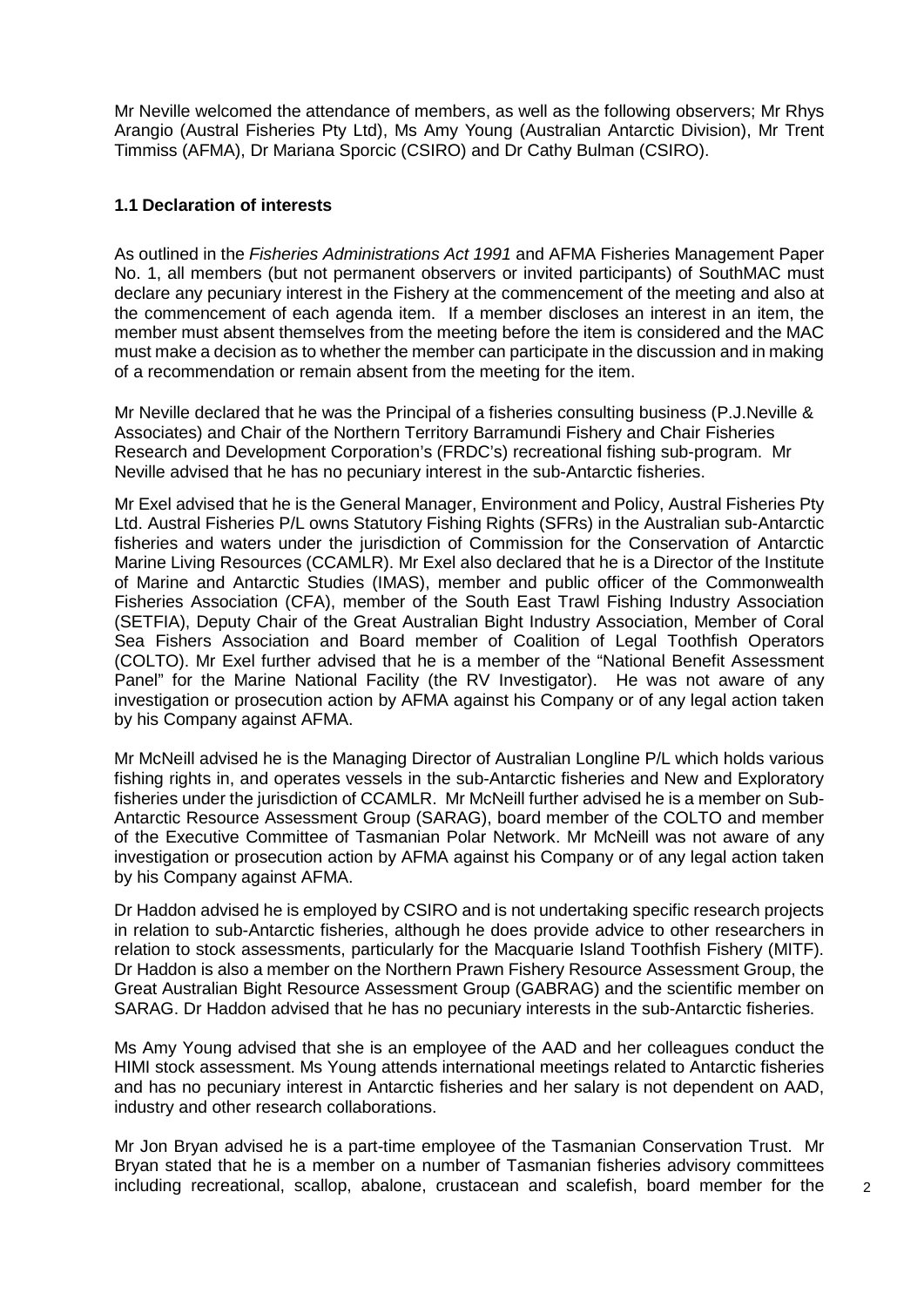Tasmanian Association for Recreational Fishing (TARfish) and recreational diving clubs but has no pecuniary interest in Antarctic fisheries.

Ms Fisher advised she is employed by AFMA and is the Manager for Antarctic fisheries and has no pecuniary interest in the sub-Antarctic fisheries.

Ms Kirkcaldie advised she is employed by AFMA, is also the Executive Officer for SARAG and Southern Bluefin Tuna MAC and has no pecuniary interest in the sub-Antarctic fisheries.

Mr Trent Timmiss advised he is employed by AFMA and is the Senior Manager for Tuna and International fisheries and has no pecuniary interest in the sub-Antarctic fisheries.

Mr Arangio advised he is employed by Austral Fisheries P/L who hold SFRs in the Australian sub-Antarctic Fisheries. He is also the Secretary of COLTO. Mr Arangio is not aware of any investigation or prosecution action by AFMA against Austral Fisheries or of any legal action taken by Austral against AFMA.

Mr Exel, Mr McNeill and Mr Arangio declared their interest under all agenda items and left the room. The group then discussed whether the Industry members and Industry observer needed to leave the room for any agenda items; it was agreed that as their input was essential to the agenda items that they should remain in the meeting room for all discussions noting that if a situation arise where there may be a conflict they would be asked to leave the room.

#### **1.2 Apologies**

Apologies were received from Ms Eloise Carr.

#### **1.3 Adoption of agenda**

SouthMAC adopted the agenda with the addition of agenda item 19 b – draft Commonwealth Fisheries Harvest Strategy, Commonwealth Fisheries Bycatch Policy and National Plan of Action for seabirds harvest strategy (NPOA) (Attachment 1).

#### **Agenda item 2 – Minutes from SouthMAC 34 and November teleconference**

The draft minutes from SouthMAC 34 held on 10 February 2016 were circulated for comment on 3 March 2016. Comments were received from Mr Martin Exel, Mr Rhys Arangio and Ms Lihini Weragoda. These comments were incorporated and the minutes from SouthMAC 34 were finalised.

The draft minutes from the teleconference held on 8 November 2016 were circulated on 9 January 2017. Comments were received from Ms Carr, AAD. These comments were incorporated and the minutes from the November teleconference were finalised.

Members noted that the SouthMAC 35 minutes would be circulated as soon as possible and that members would be given two weeks to provide comments. The minutes will then be finalised and sent to the AFMA Commission.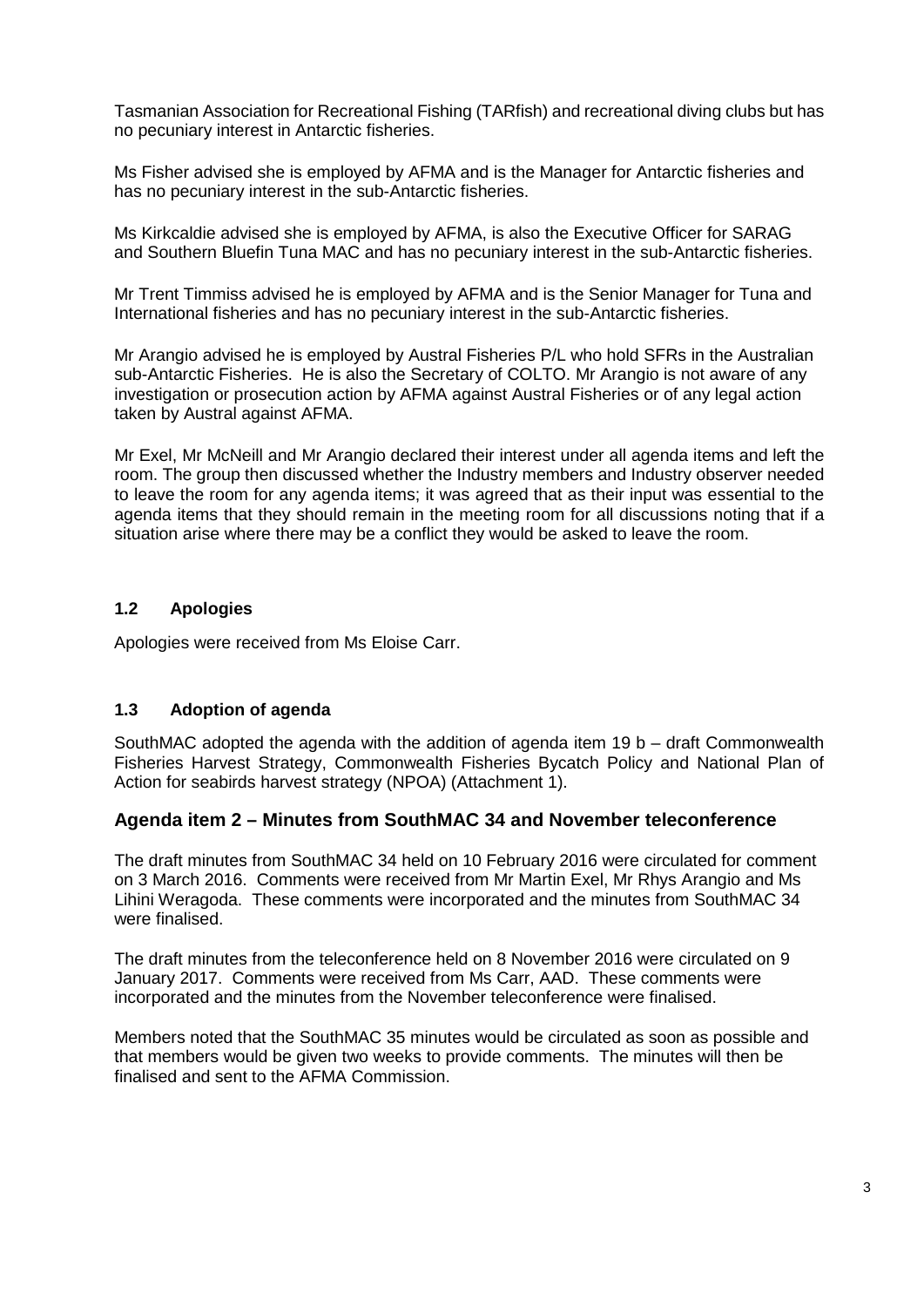# **Agenda item 3 – Action arising from SouthMAC 34**

SouthMAC discussed the action arising from SouthMAC 34.

| 1            | WG-FSA papers - AAD to provide SARAG with a list of all<br>papers going to WG-FSA in 2016                                           | Members noted that this<br>paper was presented to<br>SARAG 54 in September<br>2016.                                                                                                                                                                                                                                                                                                                                     |  |  |
|--------------|-------------------------------------------------------------------------------------------------------------------------------------|-------------------------------------------------------------------------------------------------------------------------------------------------------------------------------------------------------------------------------------------------------------------------------------------------------------------------------------------------------------------------------------------------------------------------|--|--|
| $\mathbf{2}$ | National guidelines - Members to provide individual<br>comments on the national guidelines to AFMA by 24<br>February 2016           | <b>SARAG</b> members<br>provided comments on the<br>national guidelines by the<br>due date.                                                                                                                                                                                                                                                                                                                             |  |  |
| 3            | Tag re-capture - CSIRO MITF stock assessment scientists<br>to discuss the reduction of the number of days released to<br>re-capture | The CSIRO members<br>agreed to provide an<br>update at the next meeting<br>but members noted that<br>the time between tag and<br>recapture should be at<br>least one season (Action<br>arising 1).                                                                                                                                                                                                                      |  |  |
| 4            | <b>MITF FAP</b> - AFMA to circulate draft revised MITF FAP to<br>members.                                                           | Members noted that the<br>MITF FAP was circulated<br>to members on 26 April<br>2016.                                                                                                                                                                                                                                                                                                                                    |  |  |
| 5            | Tag rate - CSIRO to examine when it would be appropriate<br>to reduce the current tag rate of two tags per tonne.                   | Members noted that this<br>issue was discussed at<br>SARAG 55 meeting on 16-<br>17 May 2017. SARAG 55<br>agreed that, while<br>reducing the tagging rate<br>in the MITF to 1.5 tags per<br>tonne would not<br>significantly affect the<br>stock assessment, it was<br>beneficial to maintain the<br>tagging rate at 2 tags per<br>tonne. It was agreed at<br>SARAG 55 that the<br>tagging rate would not be<br>reduced. |  |  |
| 6            | <b>HIMI FAP</b> - AFMA to circulate final HIMI FAP to members                                                                       | Members noted that the<br><b>HIMIF FAP was circulated</b><br>to members on 26 April<br>2016.                                                                                                                                                                                                                                                                                                                            |  |  |
| 7            | Whale workshop - Industry to provide outcomes of whale<br>depredation workshop to SARAG and SouthMAC                                | See below.                                                                                                                                                                                                                                                                                                                                                                                                              |  |  |
| 8            | <b>Undercatch/overcatch - Peter Neville to write to AFMA</b><br>stating that SouthMAC recommended that the sub-                     | Members noted that<br>SouthMAC comments had                                                                                                                                                                                                                                                                                                                                                                             |  |  |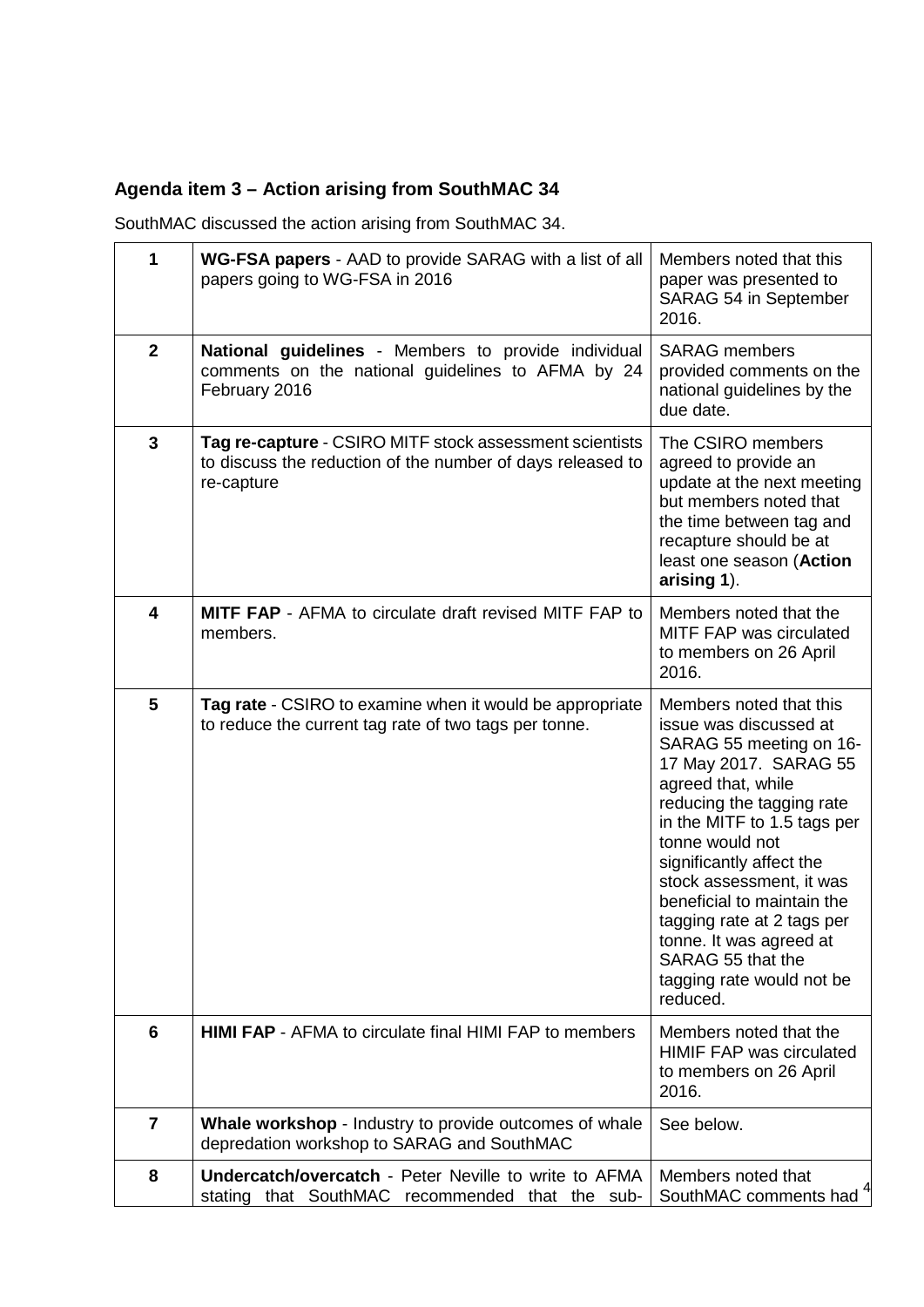|  | same | Antarctic undercatch and overcatch provisions stay the |  |  |  |  |  | been provided to AFMA.<br>In April 2016, AFMA<br>released a final discussion<br>paper for comment and<br>individual members also<br>provided comments on<br>that paper. AFMA is<br>currently finalising the<br>outcomes of the review<br>and it is scheduled to be<br>discussed at the next<br>Commission meeting. |
|--|------|--------------------------------------------------------|--|--|--|--|--|--------------------------------------------------------------------------------------------------------------------------------------------------------------------------------------------------------------------------------------------------------------------------------------------------------------------|
|--|------|--------------------------------------------------------|--|--|--|--|--|--------------------------------------------------------------------------------------------------------------------------------------------------------------------------------------------------------------------------------------------------------------------------------------------------------------------|

Members noted that a 3 day COLTO workshop was held on whale depredation on 16-18 March 2016. Mr Arangio and Dr Welsford (AAD) attended with around 40-50 industry members from other countries as well as gear technologists and scientists. The workshop produced guidelines specifying the best practices regarding 'move on' provisions and a paper summarising the outcomes was submitted to CCAMLR in 2016. Industry noted that an Australian Research Council (ARC) grant was received for a four year project that will be studying sperm and killer whales. SouthMAC noted that the fisheries that will be studied are HIMI, Kerguelen, Crozet toothfish fisheries, and the Tasmanian Trevalla fishery, as well as four broader COLTO Member toothfish fisheries. The project will include the use of hydrophones, a semi-permanent acoustic mooring and accelerometers. Members noted that hydrophones will be used on each vessel in HIMIF to record acoustic signature. Industry is hoping it will explain why some fishing vessels attract whales while other vessels don't. SouthMAC noted that AAD has loaned a permanent acoustic mooring that will to be based for the next 6 months in HIMIF to listen to whales. In addition, accelerometers will be place on hooks and will be able to detect if a fish has bitten the hook and then determine if fish has been taken off the hook by a depredation event. Photo identification will also continue on vessels.

The following is an update on the action arising items from November 2016 teleconference.

| <b>Item</b>  | <b>Action arising from November 2016</b><br>teleconference                                                  | <b>Status</b>                                                                                                                                                                                                                                                                                                                                                                                                                                                                     |
|--------------|-------------------------------------------------------------------------------------------------------------|-----------------------------------------------------------------------------------------------------------------------------------------------------------------------------------------------------------------------------------------------------------------------------------------------------------------------------------------------------------------------------------------------------------------------------------------------------------------------------------|
| 1            | HIMI Patagonian Toothfish TAC- Industry requested<br>that the AFMA process for setting the TAC be reviewed. | Members noted that AFMA is<br>waiting for the completion of<br>the independent assessment<br>of the HIMIF toothfish stock<br>assessment (discussed at<br>Agenda Item 10) before<br>making a decision. AFMA<br>indicated that, depending on<br>the outcomes of the review,<br>the TAC could be set for two<br>years but stated that bycatch<br>limits would still be set<br>annually in line with CCAMLR<br>and therefore there would be<br>no cost savings (Action<br>arising 2). |
| $\mathbf{2}$ | HIMI FAP - AFMA to make suggested changes and<br>distribute the revised HIMI FAP.                           | Members noted that the<br>suggested changes were                                                                                                                                                                                                                                                                                                                                                                                                                                  |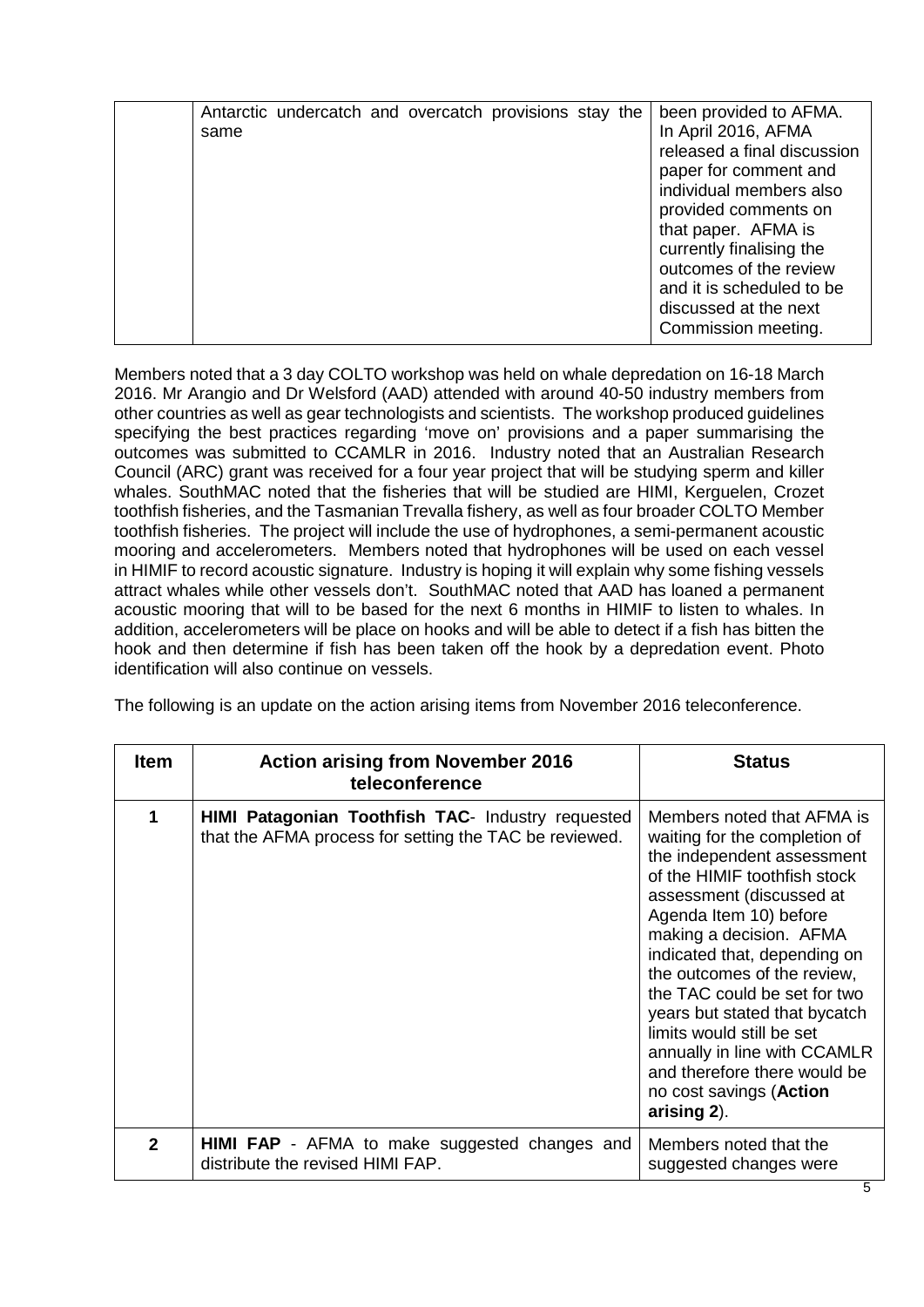|   |                                                                                                                                                                                                                                                                                 | made and the revised FAP<br>was distributed.                                                                                                                                                                       |
|---|---------------------------------------------------------------------------------------------------------------------------------------------------------------------------------------------------------------------------------------------------------------------------------|--------------------------------------------------------------------------------------------------------------------------------------------------------------------------------------------------------------------|
| 3 | Dr Constable - Chair to write to Dr Constable and thank<br>him for his commitment to management of sub-Antarctic<br>fisheries at CCAMLR.                                                                                                                                        | Members noted that a letter<br>had been drafted and would<br>be sent shortly.                                                                                                                                      |
|   | <b>Environment</b><br><b>Biodiversity</b><br><b>Protection</b> and<br><b>Conservation Act approvals - industry members asked</b><br>for clarification if the bycatch species such as grenadiers,<br>rockcod and unicorn icefish were on the list of exempt<br>native specimens. | Members noted that the list of<br>exempt native species has<br>been amended to allow<br>export of all product, with the<br>exception of protected<br>species, from HIMI and MIT<br>fisheries until 9 October 2026. |

# **Agenda item 4 – Correspondence**

SouthMAC noted that the following correspondence had been received between meetings:

- $\triangleright$  An email dated 3 March 2016 from Sarah Kirkcaldie seeking comments on the draft minutes from SouthMAC 34;
- $\triangleright$  An email dated 17 March 2016 from Jo Fisher seeking comments on a draft Direction Not to Engage in Fishing in the Macquarie Island Toothfish Fishery;
- $\triangleright$  An email dated 23 March 2016 from Sarah Kirkcaldie attaching a letter from the AFMA Chairman to Peter Neville regarding the outcomes of the Commission's consideration of the Macquarie Island Toothfish Fishery total allowable catch for the 2016/17 and 2017/18 fishing years;
- $\triangleright$  An email dated 7 April 2017 from Sarah Kirkcaldie seeking initial comments on a draft discussion paper about undercatch and overcatch;
- $\triangleright$  An email dated 17 May 2016 from Sarah Kirkcaldie seeking comments on the draft 2016-17 cost recovered budget;
- An email dated 6 September 2016 from Sarah Kirkcaldie seeking individual comments on the Ecological Risk Management (ERM) Guide;
- $\triangleright$  An email dated 14 September 2016 from Sarah Kirkcaldie regarding AFMA collecting more information about gear and quota Statutory Fishing Right prices;
- $\triangleright$  An email dated 13 October 2016 from Sarah Kirkcaldie confirming the dates for the November SouthMAC teleconference;
- $\geq$  An email dated 26 October 2016 from Sarah Kirkcaldie changing the date of the November teleconference;
- $\triangleright$  An email dated 9 January 2017 from Sarah Kirkcaldie seeking comments on the draft minutes from the SouthMAc teleconference held on 8 November 2016;
- $\triangleright$  An email dated 9 March 2017 from Sarah Kirkcaldie seeking comments on the draft AFMA bycatch Strategy;
- $\triangleright$  An email dated 31 March 2017 from Sarah Kirkcaldie seeking comments on the draft 2017/18 budget for the Heard Island and McDonald islands and Macquarie Island Toothfish fisheries;
- $\triangleright$  An email dated 6 April 2017 from Jo Fisher reminding members when comments were due on the draft budgets;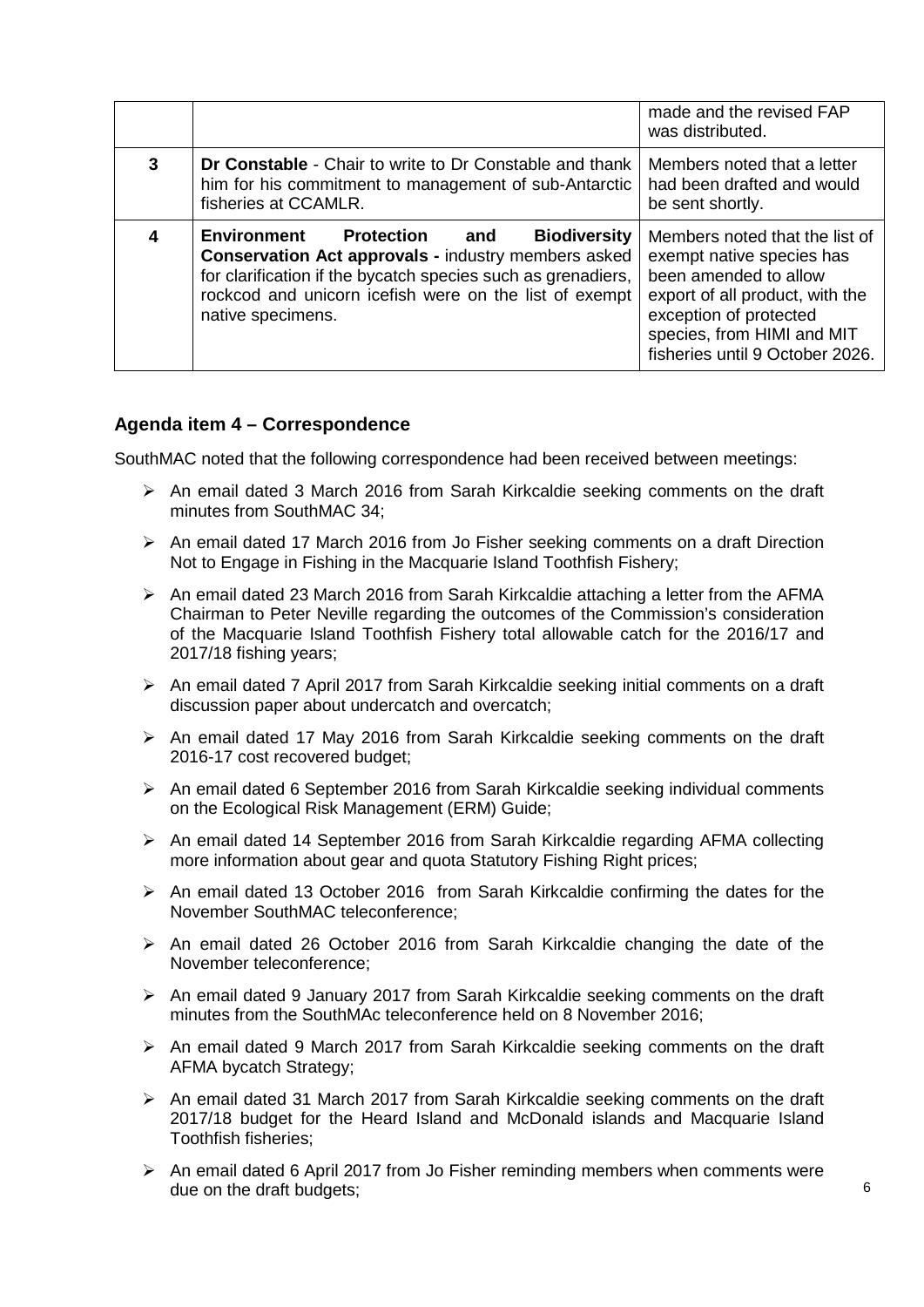$\triangleright$  An email dated 27 April 2017 from Sarah Kirkcaldie seeking comments on the draft agenda for SouthMAC 35.

#### **Agenda Item 5– Report on fishing operations**

Mr McNeill, Mr Arangio and Mr Exel provided SouthMAC with verbal updates on fishing operations in the HIMIF, MITF and CCAMLR New and Exploratory fisheries.

Mr McNeill noted that during the 2016-17 season, commencing on 1 December 2016, Australia participated in CCAMLR Exploratory Fisheries in subareas 88.1, 88.2 and 58.4.1. In subarea 88.1 the ice retreated early and opened up an underwater seamount which resulted in very high catches and the quota was quickly caught. All the vessels fishing subarea 88.1 then moved across to 88.2 and the TAC was caught quickly there and the subarea was also closed. For mechanical reasons the second Australian vessel was not able to participate in CCAMLR Exploratory Fisheries in the 2016-17 season. Instead FV *Antarctic Discovery* also participated in subarea 58.4.1. Industry explained that the catch rates were average in that subarea but the bycatch limits for macrouids were nearly reached and the vessel made a decision to return to port due to low fuel level.

Mr McNeill further noted that the current catch rates at HIMIF were well below target. He noted that the weather had been a big factor this season with consistently worse weather than previous seasons. Lice have also been prevalent. Mr McNeill noted that their vessel had caught a bird for the first time in a number of years. The white chinned petrel was foul hooked on its wing at twilight and the vessel immediately moved further south to avoid seabirds.

Mr McNeill stated that they had one vessel operating in the MITF and they had also recorded very poor catch rates. The weather and lice had also been a problem at MITF.

SouthMAC noted that the camera's are working well on the *Corinthian Bay* and *Isla Eden* but there was a few problems on the *Atlas Cove*. Industry noted that they were using two different CTD's (conductivity, temperature, depth recorders) and that one type automatically uploads data profiles when it reaches the surface, while the other stores those data and can then be downloaded by the observer during the trip, for uploading after the observer returns to port.. Members noted that there will be an assessment at the end of the season to see which one works best.

Mr Arangio advised that the *Atlas Cove* started icefish fishing at the beginning of the 2016/17 season on 1 December 2016 and was getting good catches (around 20 tonnes/day). The vessel returned to port to unload and headed back down in late December/January where the catches were not as good. The Company decided to return to port and stayed there until returning to do the Random Stratified Trawl Survey (RSTS). SouthMAC noted that the RSTS had positive results but it took longer than usual to complete because of bad weather and the vessel had to use many reserve plots due to unfishable ground on the primary stations. The vessel caught the remainder of the Mackerel Icefish total allowable catch.

Mr Arangio stated that the *Corinthian Bay* and *Isla Eden* started longline fishing at the start of April and the *Atlas Cove* started on 20 April after the RSTS was completed. SouthMAC noted that the catches were slow with about 150g/hook which is similar to the catches mid last year.

Members noted that the *Isla Eden* and *Atlas Cove* had seen a few whales this season and they were finding it hard to lose them. Mr Arangio noted the *Corinthian Bay* was fishing near the other two vessels but wasn't having any issues with whales. A seabird was hooked when setting at night during the longline season extension on 29 April 2017.

SouthMAC noted that the *Antarctic Chieftain* recently picked up a small amount of gillnet in HIMIF. The skipper advised that the net was very clean and didn't appear to have been pulled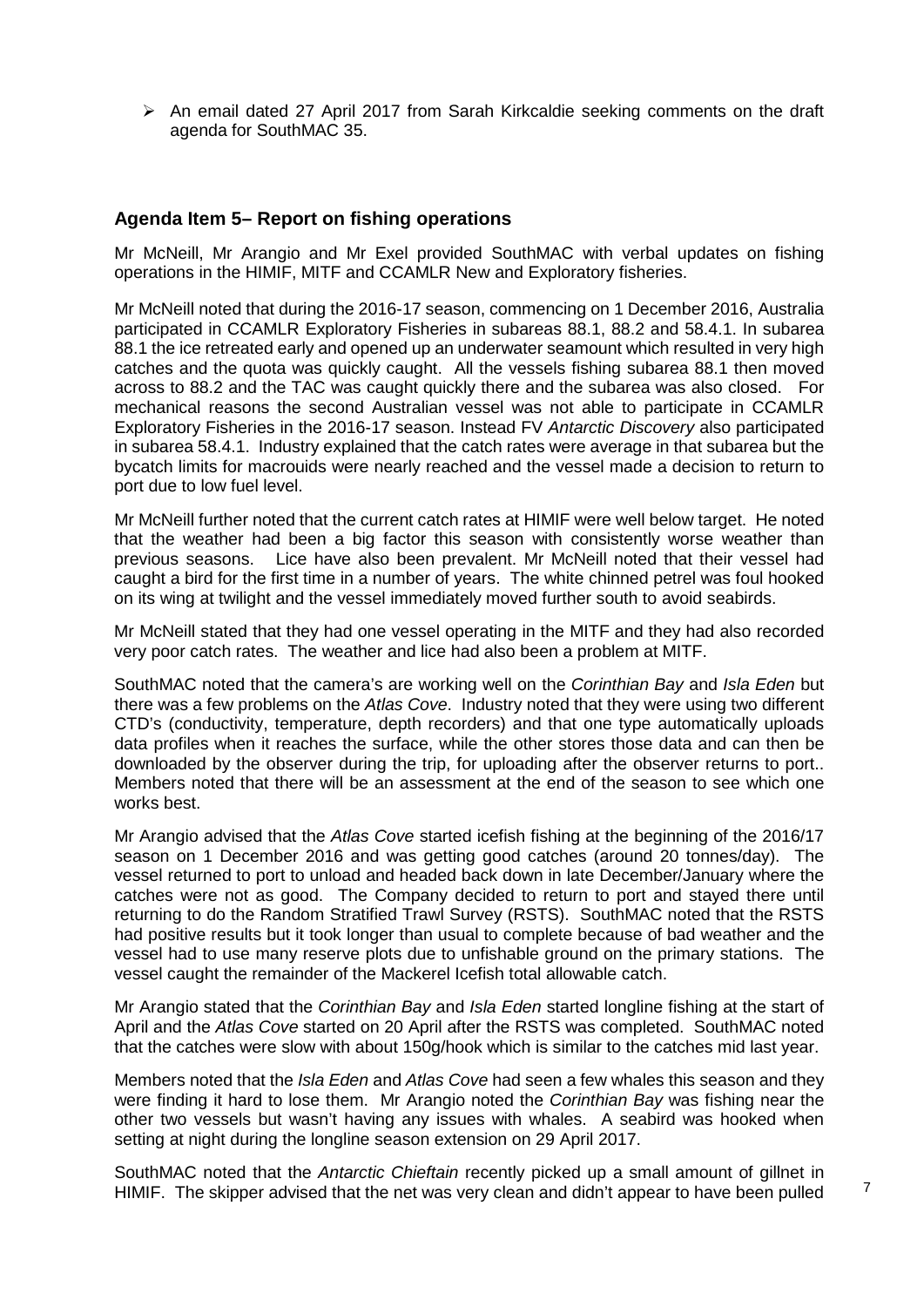off seafloor as it wasn't snagged on anything. AFMA advised that compliance have photos and the observer will provide the netting to AFMA when the boat returns to port. Members noted industry's suggestion that the photos be sent to Sea Shepherd as the retrieved net may have been similar to net recovered by Sea Shepherd in 2015/16. .

# **Macquarie Island Toothfish Fishery**

#### **Agenda item 6 – Toothfish stock assessment 2017**

SouthMAC noted the following timetable for the 2017 MITF Toothfish stock assessment:

**Mid 2017** – CSIRO finalises the MITF stock assessment, using data up to the end of fishing in 2016, with TAC scenarios for the 2018/19 and 2019/20 fishing years;

**August/September 2017** – SARAG considers the MITF stock assessment;

**November 2017** – SouthMAC meets via tele-conference to consider the MITF TAC recommendations from SARAG's August/September 2017 meeting;

**November 2017** – AFMA Commission sets TAC for the 2018/19 and 2019/20 fishing years;

**1 March 2018** – CSIRO delivers data analysis (ie. the requisite analyses of the data to decide as to whether the current TAC is to be maintained or otherwise) and assessment futures (ie. options relating to potentially moving the assessment from the Stock Synthesis platform to a longer term, and more suitable, alternative);

**March 2018** – CSIRO expected to submit an Expression of Interest to the AFMA Research Committee, in order to secure funding for a stock assessment that will deliver TAC scenarios for the 2020/21 and 2021/22 fishing years;

**1 May 2018** – CSIRO presents draft final report "Stock assessment and Management Strategy Evaluation for Macquarie Island Toothfish Fishery 2017-18";

**1 June 2018** – Final report;

**Mid 2018** – SARAG meets to discuss CSIRO's data analysis and assessment futures.

Members noted that a confirmed timetable was useful and it was agreed that it should be circulated so that there was agreement as to when data will be provided. Members noted that a timetable for the HIMIF and CCAMLR New and Exploratory fisheries would also be valuable (**Action arising 3**).

#### **Agenda item 7 – Assessment of Management Plan**

SouthMAC noted that Section 7 (2) of the Macquarie Island Toothfish Fishery Management Plan requires that:

AFMA and the MAC must, at least every 5 years, assess the effectiveness of the Management Plan including the measures taken to achieve the objectives of the Plan by reference to the performance criteria mentioned in subsection (1).

Members noted that an assessment of the management plan was now required and that AFMA had prepared a summary of the Management Plan objectives, measures and performance criteria.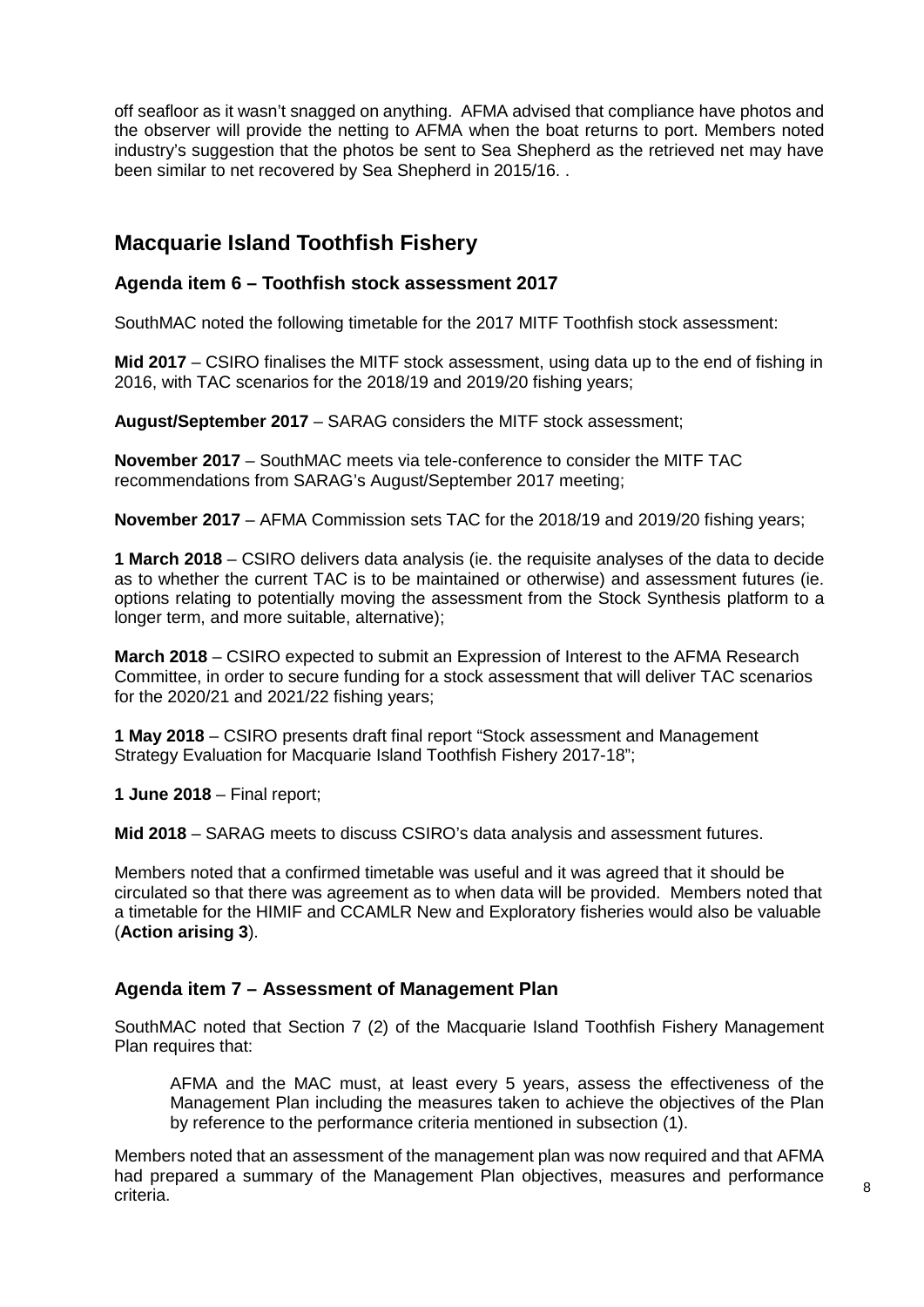Industry indicated that their only concern was the one bird limit in the MITF and requested a review of the species included in the list (Wandering albatross, Black-browed albatross, Grey Headed albatross, Grey petrel and Soft-plumaged petrel). AFMA noted that this was a condition on the Statutory Fishing Rights not part of the Management Plan and should be handled through the Threat Abatement Plan (TAP) process. Industry asked if an update could be provided at the next meeting on the bird population status (**Action arising 4**). The CSIRO member noted that they were currently working on estimating populations of Giant petrels.

The conservation member highlighted that expert advice was needed before any decision was made to reduce mitigation measures. AFMA stated that there was no plan to remove any mitigation measures but simply revisit the conservation status of the birds mentioned above. SouthMAC agreed that AFMA and AAD, who is responsible for the TAP, would discuss (**Action arising 5**).

SouthMAC supported the document as prepared by AFMA.

# **Agenda item 8 – Breakout rules**

Members noted that last year AFMA management expressed concern that the MITF was moving rapidly from a yearly assessment that uses data from the previous fishing season, to a situation where the most recent data used in the assessment is two and then three years away from the fishing year. To alleviate concerns regarding the change in the stock assessment process, SARAG agreed to develop breakout rules.

SouthMAC noted that at their meeting the previous day SARAG agreed that, instead of prescribed breakout rules, an annual data summary would be more appropriate in a nonassessment year and should include the following information:

- tag recapture
- length frequency
- catch by area.

SouthMAC agreed that an annual data summary should be produced and noted that CSIRO will present the first data summary to SARAG in early 2018.

# **Heard Island and McDonald Islands Fishery**

# **Agenda item 9 – Breakout rules**

SouthMAC noted that after the low catch rates in the 2015/16 season, AAD agreed to compile a document that briefly summarised possible causes for the low catch rates, research that had been undertaken, outcomes and what was still to be looked at. This document was discussed at SARAG 55 and it was agreed that AAD would prepare a similar analysis at the completion of the 2016/17 season. SouthMAC noted that SARAG will then recommend any future research required.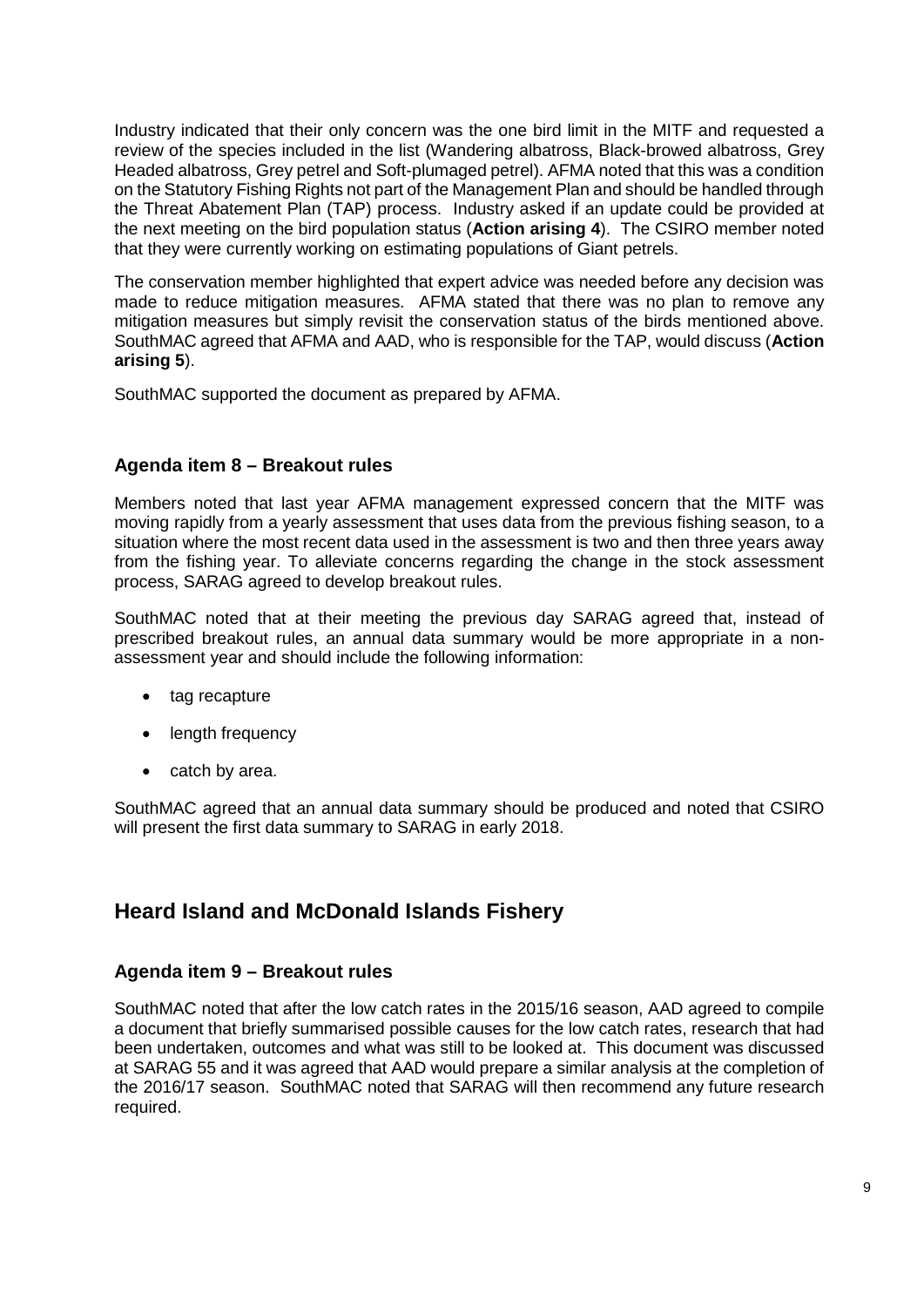# **Agenda item 10 – Toothfish stock assessment timeline for 2017**

SouthMAC noted that following the October 2016 meeting of the AFMA Commission, where discussions included the HIMI Fishery and the importance of independent scientific advice, AFMA engaged consultant Dr Tony Smith to review the HIMI toothfish assessment. Terms of Reference were developed by AFMA, with input from AAD, and were provided to members.

SouthMAC noted that Dr Smith attended SARAG 55 and that Dr Smith's final report is expected to be completed by 31 May 2017. It was agreed at SARAG 55 to hold a teleconference on Wednesday 14 June 2017 to discuss the final report and provide advice on how best to address any recommendations from the report.

#### **Agenda item 11 – Assessment of Management Plan**

Members noted that similar to the Macquarie Island Toothfish Fishery, SouthMAC and AFMA must also assess the effectiveness of the *Heard Island and McDonald Islands Fishery Management Plan 2002*.

Members provided comments on the AFMA prepared 'Assessment of the HIMI Management Plan'. Members noted that a performance criteria was needed under (n) managing fishing operations in the fishery in a way that implements relevant CCAMLR Conservation Measures and complies with relevant international agreements.

SouthMAC supported the document with minor amendments as prepared by AFMA.

#### **Agenda item 12 - Season extension periods**

SouthMAC noted that the five vessels listed below have all been granted access to the HIMI Fishery longline season extension periods 1 – 30 April 2017 and 15 September – 30 November 2017. Access to the season extension periods is conditional on that vessel demonstrating full compliance with Conservation Measure 25-02 in the 2015/16 fishing season.

*Atlas Cove Corinthian Bay Isla Eden Antarctic Chieftain Antarctic Discovery*

The AFMA member gave a summary of the current HIMI longline season extension period trial conditions and results. Members noted that in the post-extension period (1-14 November) and the trial post-season extension (15-30 November) over 500,000 hooks have been set (during day and/or night). However, in the trial pre-season extension period (1-14 April) less than 500,000 hooks have been set in daylight (with only 17,100 hooks set in that period in 2016 and only one boat daylight setting in 2017) so the trial hasn't been completed.

The AAD observer explained that the reason the trial pre-season extension period required 500,000 daylight hooks to be set was to test if the mitigation measures are effective when the birds are most likely to be caught. Industry noted that Austral Fisheries Pty Ltd only set gear at night but Australian Longline Pty Ltd set gear both day and night. Industry further noted that the current management strategies are effective and that when three birds were caught by two vessels last season, the vessels ceased longline immediately - as the three seabird limit applies cumulatively across all the season extension periods within each season.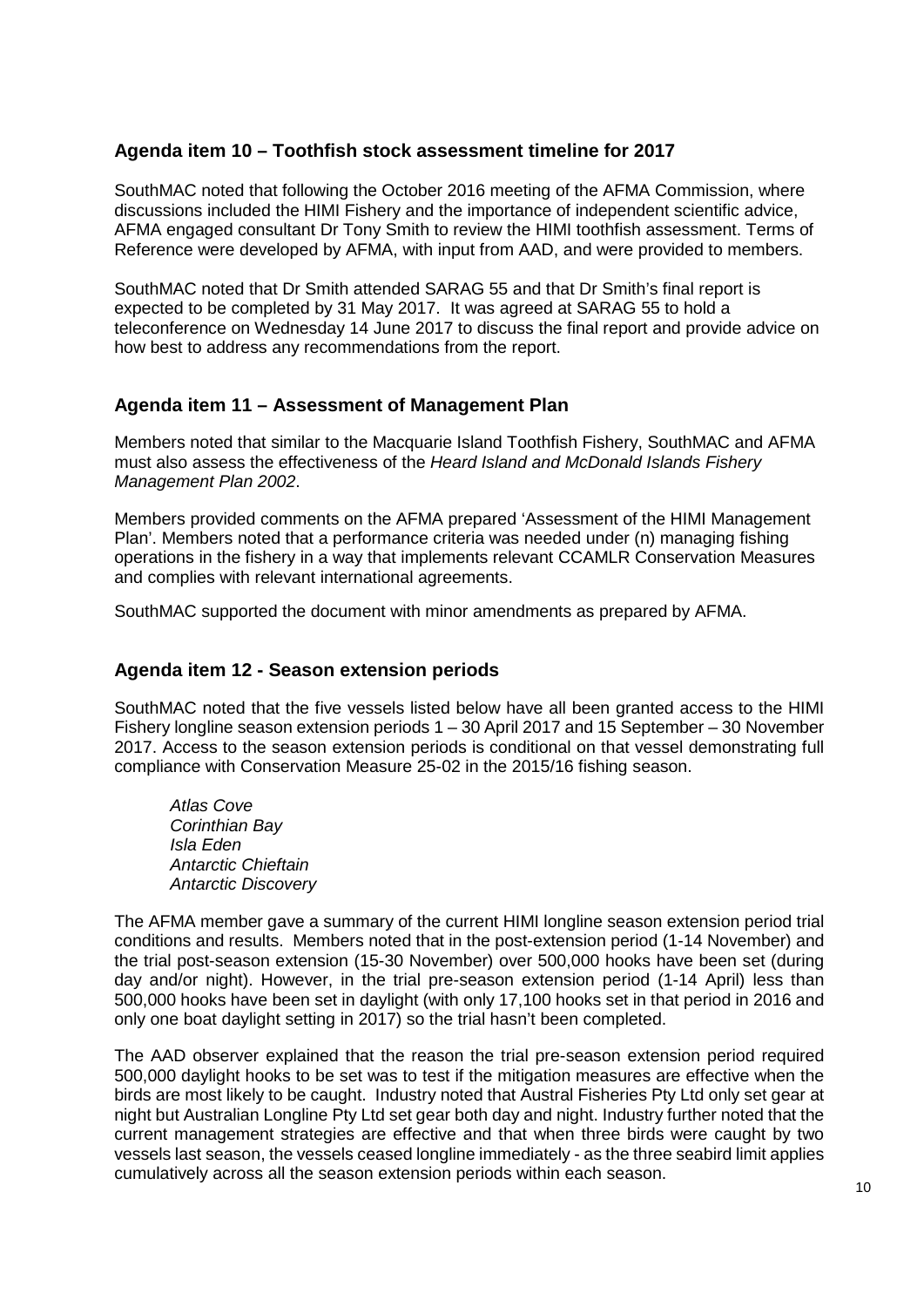SouthMAC supported the continuation of the trial and management strategies used, until all hook setting requirements are reached.

#### **Agenda item 13 – 25.5% minimum quota holding for trawl access**

SouthMAC noted that prior to 2012, the *Heard Island and McDonald Islands Fishery Management Plan* restricted the Fishery to three boats through a minimum quota holding of 25.5%. With more of the catch being taken with automatic longline the three boat limit became restrictive. The Plan was changed to remove the limit on the number of longline boats, but retain a limit on the number of trawlers through a Determination. This Determination was for three years and meant to be an interim measure until the Ecological Risk Assessment (ERA) was updated. To allow more time to discuss and consider all the implications of removing the 25.5% minimum quota holding AFMA annually implemented the Determination for a further two years.

The AFMA observer noted that it is current government policy to remove unnecessary regulatory burden on industry. AFMA looks at all regulations to see which ones could be removed to increase efficiency and the 25.5% minimum quota holding for trawl access was identified as one that could be removed. SouthMAC acknowledged that the issue of demersal trawling was contentious within CCAMLR and noted advice that some form of regulation on trawling, either restricting the amount of trawling that could occur or the area it could occur in, would be necessary. Given this advice, SouthMAC agreed that the current regulation restricting trawling to no more than three vessels was the most efficient form of regulation that meets the requirements of CCAMLR and continues to allow trawling. Industry members supported the continuation of the current regulation.

Mr Exel, Mr McNeill and Mr Arangio left the room and SouthMAC agreed to support maintaining the determination as it is currently the most efficient and effective regulation of controlling trawling. SouthMAC supported setting the determination for five years.

#### **Agenda item 14 – Update on longline gear loss and mitigation**

SouthMAC members noted the summary of gear loss in the sub-Antarctic fisheries over the last five years.

Members requested that in future, hooks set, gear loss and recovery be presented in a table with an overall net result reported (**Action arising 6**). For accuracy it was also agreed that the tables should state that Industry did not go fishing in CCAMLR Statistical sub-areas 88.1 or 88.2 during the 2015/16 season. Industry noted that some recovered gear can be re-used.

Industry members explained a number of reasons why gear loss had increased in recent years including fishing new areas, vessel issues and a skipper component. Industry noted that skippers were now more aware of the importance of not losing gear and also trying to recover gear if it is lost.

SouthMAC noted that AAD had written a paper on the amount of fish that may be caught on lost gear and acknowledged that this needs to be taken into consideration when doing a stock assessment.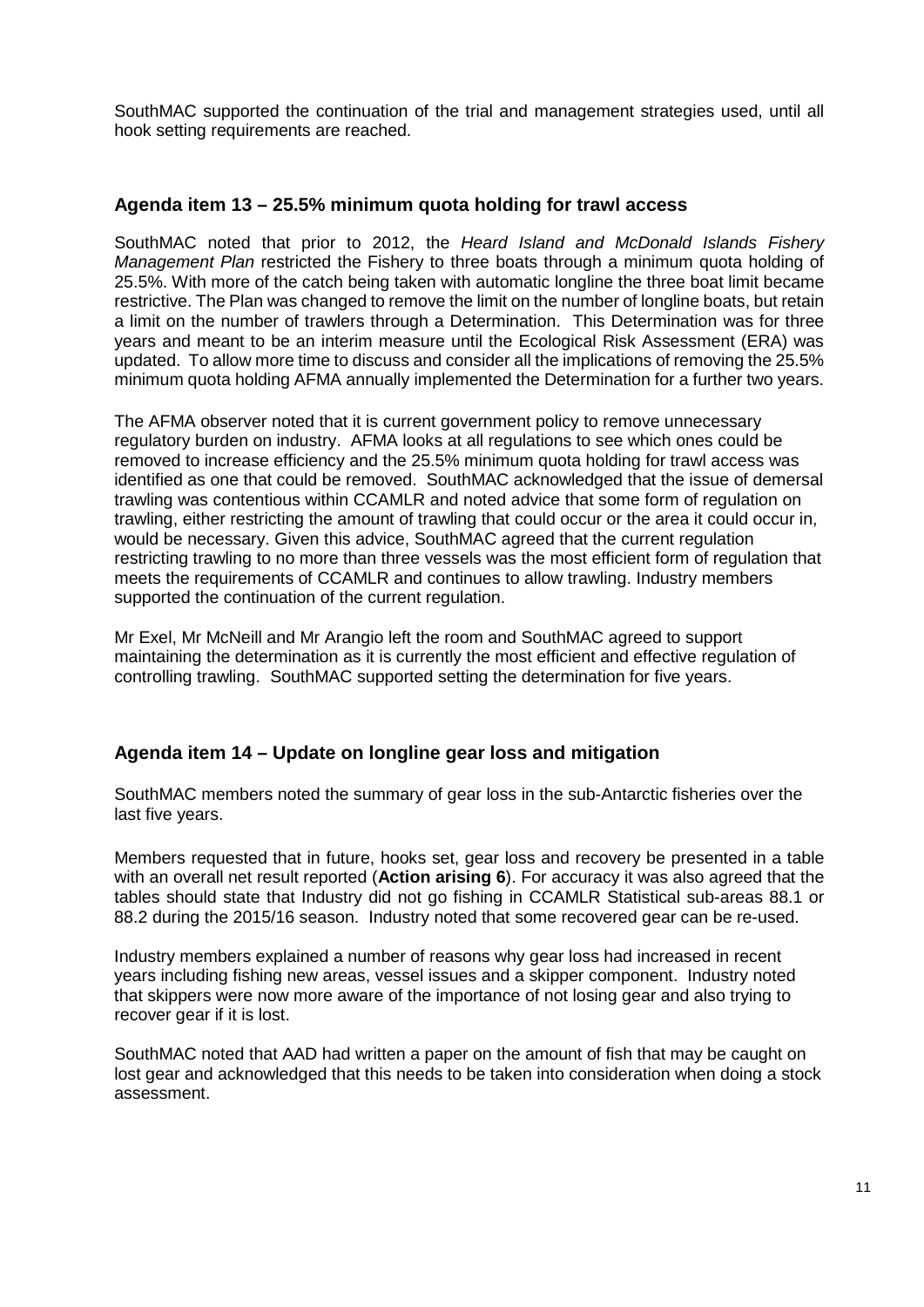# **Agenda item 15 – ERA/ERM**

Members welcomed Cathy Bulman and Mariana Sporcic from CSIRO to the meeting.

SouthMAC noted that Drs Bulman and Sporcic have been working on finalising HIMIF ERA reports for the following three fishing methods:

- $\triangleright$  demersal longline
- > demersal trawl
- > midwater trawl

Members noted that SARAG had discussed the draft reports at its meeting on 16-17 May yesterday and SouthMAC noted that there needs to be consistency between the three reports.

Industry raised concerns regarding using the term 'not assessed' in the reports. Members noted that this meant that CSIRO had not assessed it,although other agencies have assessed it but it could be read by external readers that it has not been assessed at all.

AFMA agreed to provide CSIRO with gear loss and recovery figures for the assessed years for both trawl and longline (**Action arising 7**).

Members noted that for demersal trawl the 'bycatch/byproduct' ecological component had moved to a Level 2 analysis because Grey rockcod had scored a 'moderate' rating in the SCIA analysis. However, SARAG agreed, based on research, Grey rockcod should be scored as a 'minor' consequence, meaning that a Level 2 analysis would not be triggered for demersal trawl byproduct and bycatch species.

Members requested that a paragraph explaining what 'communities' are would be useful as some similar work refers to assemblies or foodwebs. Members noted that there was food web work being done at AAD that may over-lap with level 2 communities work but unfortunately the research is still underway so it can't be cited.

SouthMAC noted that the HIMIF ERA's are being finalised by CSIRO. The final documents will be provided to members (**Action arising 8**).

SouthMAC thanked Drs Bulman and Sporcic for attending the meeting and for all their significant work.

# **CCAMLR New and Exploratory Fisheries**

# **Agenda item 16 – Expressions of Interest for 2017/18 season**

SouthMAC noted that AFMA released the AFMA-AAD Guide to CCAMLR New and Exploratory Fisheries on 2 February 2017. AFMA received an Expression of Interest and application from one company. The CCAMLR Inter-Departmental Committee and Consultative Forum met on 27 April 2017 and supported the application.

Members noted that CCAMLR member country Exploratory Fisheries Notifications are required to be submitted to the CCAMLR Secretariat by 1 June 2017. AAD, with input from AFMA and the applicants, will prepare the research components of the applications, prior to lodging a full proposal with the CCAMLR Secretariat.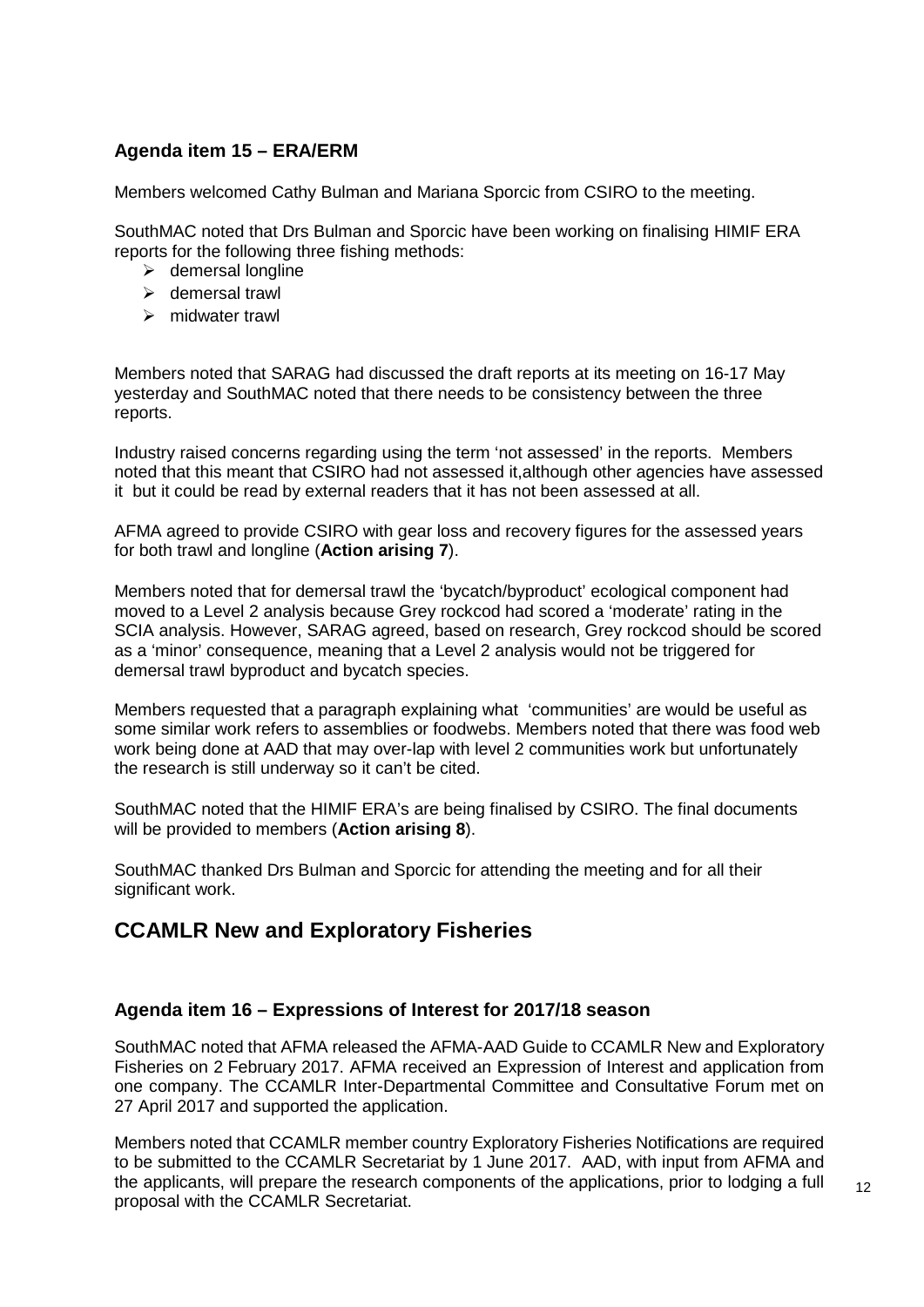Mr McNeill noted that Australian Longline Pty Ltd applied for four CCAMLR statistical areas 88.1, 88.2, 58.4.1 and 58.4.2 and planned to use two vessels to fish these areas. SouthMAC noted that industry will not know how the TAC for 2017/18 will be allocated in areas 58.4.1 and 58.4.2 until after CCAMLR, and sea ice will impact on fishing strategy and determine where the company will fish.

Members further noted that the impact of the Ross Sea Marine Protected Area is currently unknown but it may result in the northern area of 88.2 being opened up which has been previously closed.

# **Agenda item 17 – Ross Sea MPA update**

SouthMAC noted that a workshop was held in Italy on 26-28 April 2017 to develop a research and monitoring plan for the Ross Sea region Marine Protected Area (MPA) which was adopted at CCAMLR 2016. The draft plan will be going to CCAMLR this year but members noted that there was no discussion regarding the impact of the MPA on surrounding fishing activity.

SouthMAC noted that Australia weren't able to attend although many other CCAMLR countries did. Australia informally provided input through UK colleagues who noted that the meeting was very science focused and concentrated on ensuring countries maintain research.

The AAD observer stated that there are several meetings between now and CCAMLR in October and members noted that, although not part of the formal agendas for these meetings, Australia will seek to meet with other member countries to discuss the impact of the proposed MPA on fishing with a view that it will be discussed at CCAMLR 2017.

# **Finance**

#### **Agenda item 18 – 2017/18 budget process**

SouthMAC noted the draft AFMA budget for 2017/18 was released for comment on 31 March 2017. Members noted that compared to the 2016/17 budget, the HIMIF budget had decreased mainly due to a reduction in observer costs (under the new cost recovery impact statement observer costs are now 80% cost recovered and 20% government funded). The MITF budget has increased due to a significant research milestone payment being due next financial year.

# **Other**

#### **Agenda item 19 – Other business**

#### **Agenda item 19a – Update on US Marine Mammal Imports**

SouthMAC noted that the United States has established import provisions that require harvesting nations to meet US standards for fisheries management with regard to interactions with marine mammals within the next 5 years. As part of this, the US sought information on each export fishery's recorded interactions with marine mammals and management measures to mitigate marine mammal interactions. AFMA submitted a one page document for each AFMA managed fishery to the Department of Agriculture and Water Resources (DAWR). Members noted that DAWR will be coordinating a submission to the US National Marine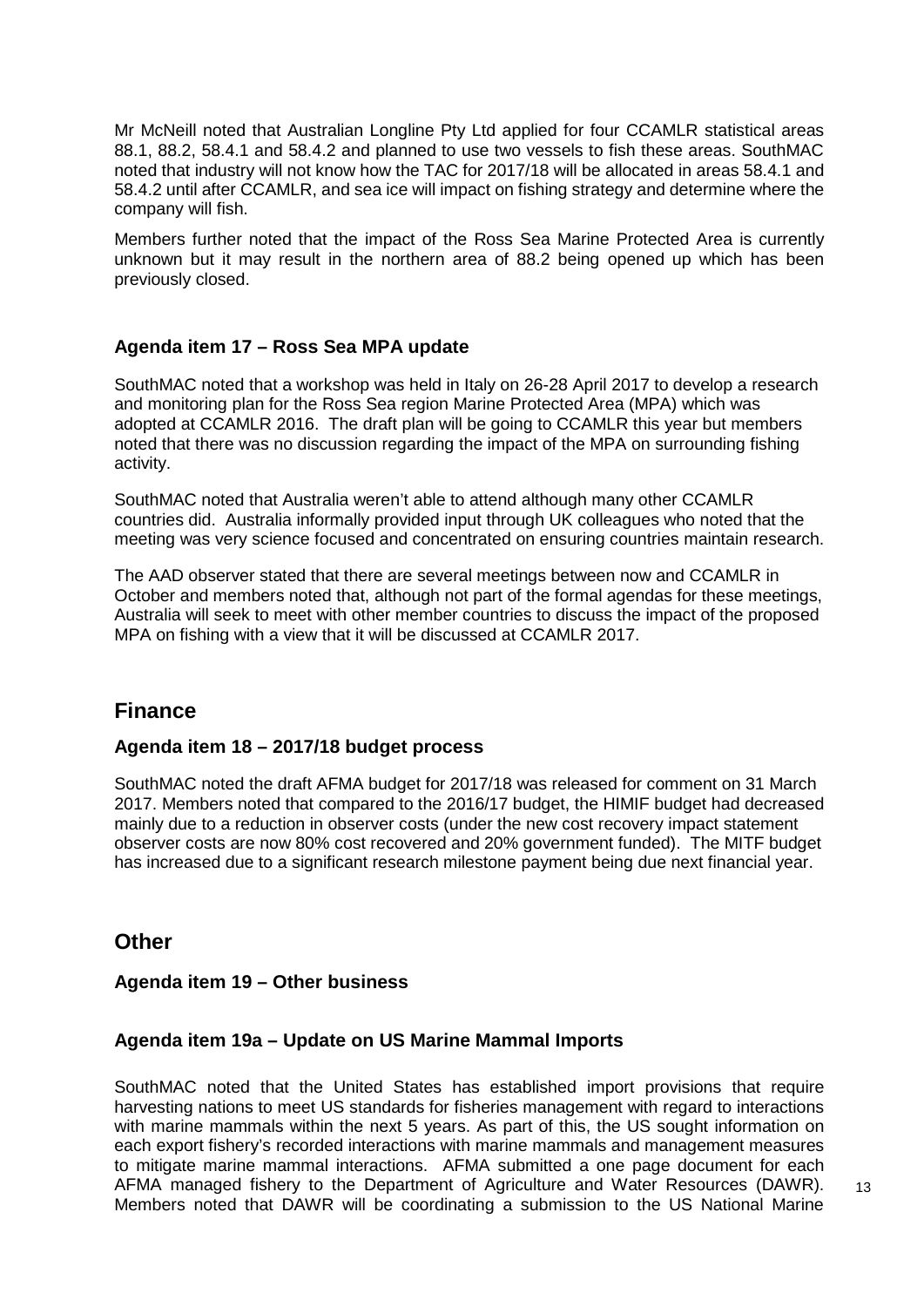Fisheries Service (NMFS) and this information will be used by the NMFS to determine whether an export fishery is 'exempt' from the US Marine Mammal Rule.

#### **Agenda item 19 b – Bycatch Policy, Harvest Strategy Policy and draft National Plan of Action for seabirds**

SouthMAC noted that the DAWR is currently undertaking public consultation on the revised Commonwealth Fisheries Bycatch Policy, the Commonwealth Fisheries Harvest Strategy Policy and the draft National Plan of Action for Seabirds (NPOA). MACs have been invited to provide comments to AFMA assist in developing a consistent position on key issues.

#### Fisheries Bycatch Policy

Members noted that the draft policy was first released in 2000 and reviewed in 2013. The new draft has a revised definition of bycatch to provide greater clarity on the distinction between bycatch and commercial species. The bycatch definition has changed in the from the broad scope of 'all non-targeted catch' to 'species that physically interact with fishing vessels and/or fishing gear and which are not usually kept by commercial fishers' and Bycatch also includes species protected under the Environment Protection and Biodiversity Conservation Act 1999.

Members noted that ABARES is developing guidelines that will provide detailed practical guidance for the development and implementation of ecological risk management (ERM) and strategic plans across the diverse range of Commonwealth fisheries. They will also provide important contextual information to assist interpretation of the policy and support ERM/strategic plan development and implementation.

#### Harvest Strategy Policy

Members noted that the proposed changes to the Harvest Strategy Policy won't affect sub-Antarctic fisheries as CCAMLR is considered a regional fisheries management organisation even though it is a conservation organisation with the attributes of an RFMO.. SouthMAC noted that total allowable catches are set in accordance with CCAMLR conservation measures. Members noted that the new policy is an update on the 2007 policy.

#### National Plan of Action for Seabirds

SouthMAC noted that for the NPOA there will be no additional requirements for sub-Antarctic fisheries other than those already required under the Threat Abatement Plan for Commonwealth fisheries.

SouthMAC noted that individual member comments should be provided to AFMA by 31 May 2017 to enable AFMA to compile all the responses and consolidate key points made for a submission to the DAWR (**Action arising 9**). AFMA stated that members were welcome to make their own submission straight to DAWR.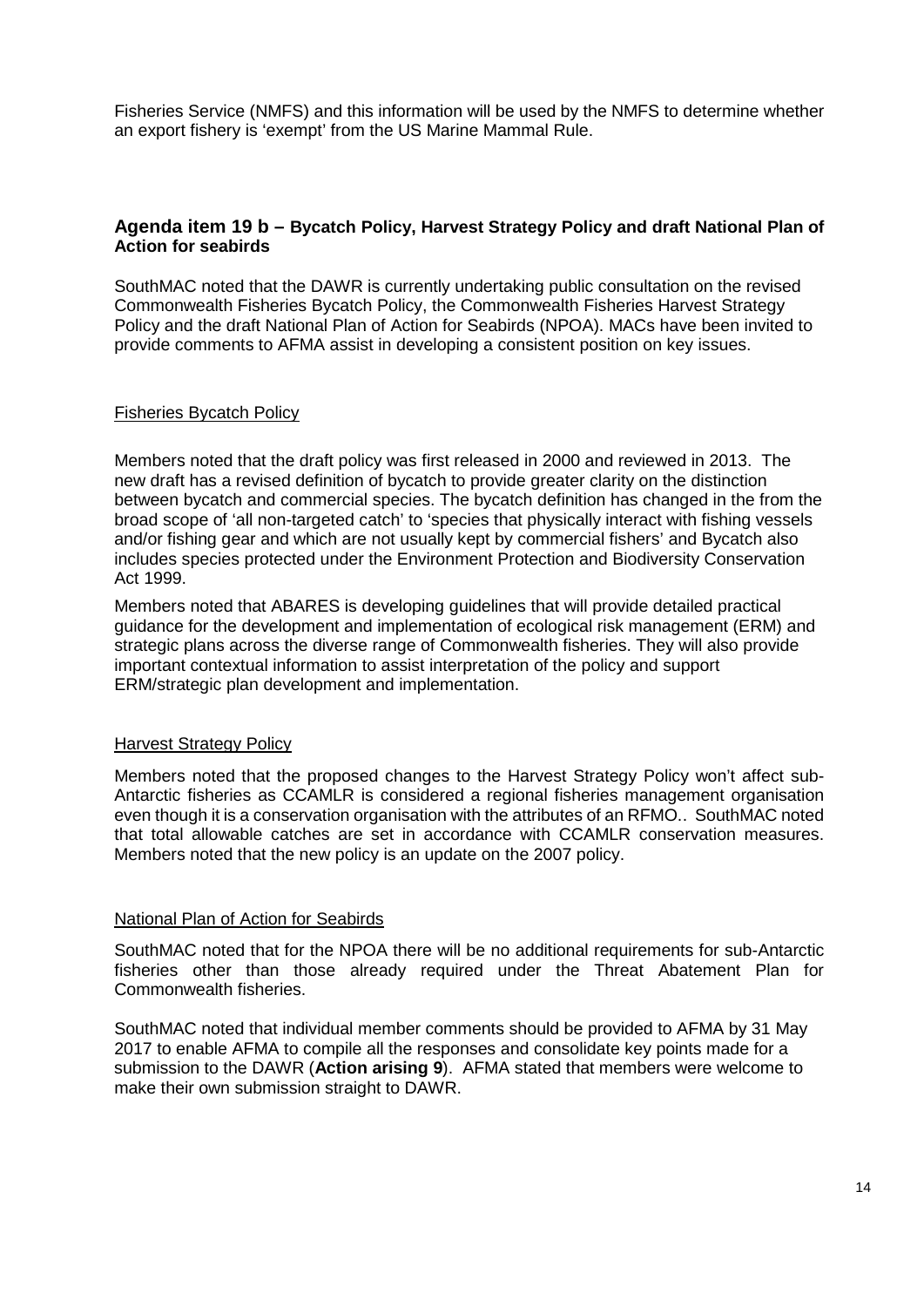# **Agenda item 20 - Next meeting**

SouthMAC discussed holding the next SouthMAC meeting in conjunction with the Kerguelen Plateau Symposium. The Symposium has been set for the 13-15 November 2017 and SouthMAC discussed meeting for half a day on 16 November 2017, however this was to be confirmed with members out-of -session (**Action arising 10**) At the next meeting, SouthMAC will need to discuss SARAG and CCAMLR's consideration of the HIMI stock assessment.

The Chair closed the meeting at 12:50pm

| <b>Item</b>    | <b>Action arising from SouthMAC 35</b>                                                                                                                                                                                                  | <b>Action</b><br>person |
|----------------|-----------------------------------------------------------------------------------------------------------------------------------------------------------------------------------------------------------------------------------------|-------------------------|
| 1              | Tag re-capture - CSIRO stock assessment scientists to<br>discuss the reduction of the number of days released to re-<br>capture                                                                                                         | <b>CSIRO</b>            |
| $\overline{2}$ | HIMI Patagonian Toothfish TAC- Industry requested that the<br>AFMA process for setting the TAC be reviewed.                                                                                                                             | <b>AFMA</b>             |
| 3              | <b>Stock assessment timetable - AFMA to produce a timetable</b><br>for the MITF, HIMIF and CCAMLR New and Exploratory<br>fisheries                                                                                                      | <b>AFMA</b>             |
| 4              | MITF Seabird status - Industry asked if update could be<br>provided at the next meeting on the bird population status.                                                                                                                  | AAD                     |
| 5              | MITF one bird limit in the MITF - AFMA and AAD agreed to a<br>discuss the species included in the one bird limit list<br>(Wandering albatross, Black-browed albatross, Grey Headed<br>albatross, Grey petrel and Soft-plumaged petrel). | AAD/AFMA                |
| 6              | Gear loss and recovery paper- in future papers hooks set,<br>gear loss and recovery be presented in a table with an overall<br>net result reported                                                                                      | EO                      |
| $\overline{7}$ | <b>HIMIF ERA</b> - AFMA to provide gear loss and gear recovery<br>data to CSIRO                                                                                                                                                         | <b>AFMA</b>             |
| 8              | <b>HIMIF ERA</b> - Final ERA's for the HIMIF to be sent to members                                                                                                                                                                      | <b>AFMA</b>             |
| 9              | Harvest Strategy, Bycatch strategy and NPOA policies -<br>individual members to provide comments on policies by 31 May<br>2017.                                                                                                         | <b>Members</b>          |
| 10             | <b>SouthMAC 36 - Confirm SouthMAC meeting in Hobart on 16</b><br>November 2017.                                                                                                                                                         | <b>AFMA</b>             |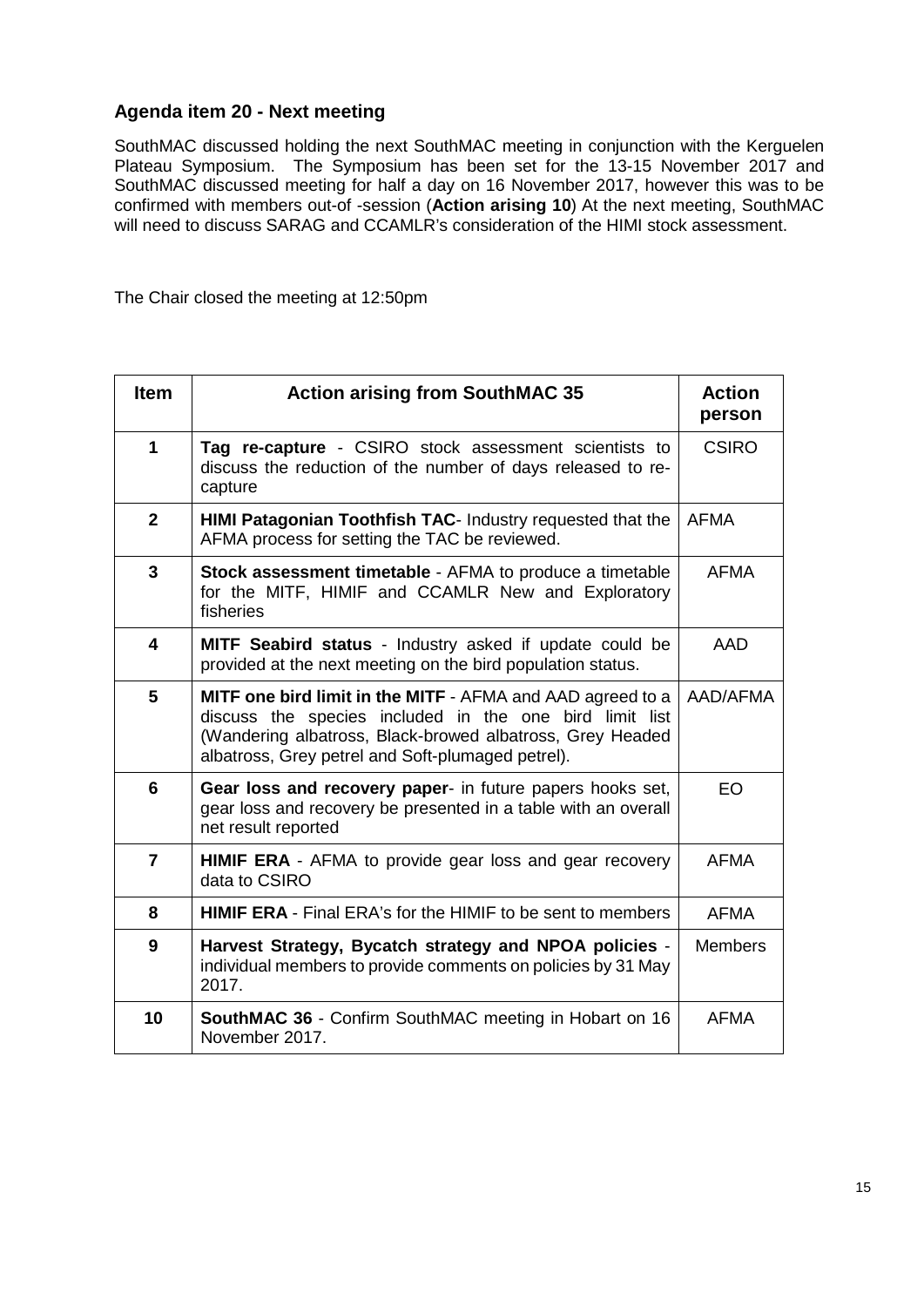# **Sub-Antarctic Fisheries Management Advisory Committee (SouthMAC) - Meeting 35**

Final Agenda **Thursday 18 May 2017 9.00 am – 3.00 pm Cove Room - CSIRO Marine Laboratories Castray Esplanade, Hobart**

#### **Introduction**

| $\mathbf 1$ . | <b>Preliminaries</b> |                                                           |             |                 |  |  |  |
|---------------|----------------------|-----------------------------------------------------------|-------------|-----------------|--|--|--|
|               | 1.1                  | Declaration of interests                                  | Chair       | For Discussion  |  |  |  |
|               | 1.2                  | Apologies                                                 | <b>AFMA</b> | For Information |  |  |  |
|               | 1.3                  | Adoption of Agenda                                        | Chair       | For Decision    |  |  |  |
| 2.            |                      | Minutes from SouthMAC 34 and November teleconference AFMA |             | For Information |  |  |  |
| 3.            |                      | <b>Action Arising</b>                                     | AFMA        | For Discussion  |  |  |  |
| 4.            |                      | Correspondence                                            | <b>AFMA</b> | For Discussion  |  |  |  |
| 5.            |                      | Fishing operations update (HIMI, MITF, Exploratory)       | All         | For Information |  |  |  |

# **Macquarie Island Toothfish Fishery**

| 6. | Toothfish stock assessment 2017 | AFMA         | For Information |
|----|---------------------------------|--------------|-----------------|
| 7. | Assessment of Management Plan   | AFMA         | For Decision    |
| 8. | <b>Breakout rules</b>           | <b>CSIRO</b> | For Information |

# **Heard Island and McDonald Islands Fishery**

| 9.  | <b>Breakout rules</b>                        | CSIRO    | For Information         |
|-----|----------------------------------------------|----------|-------------------------|
| 10. | Toothfish stock assessment timeline for 2017 | AFMA     | For Information         |
| 11. | Assessment of Management Plan                | AFMA     | For Decision            |
| 12. | Season extension periods                     |          | AFMA&AAD For Discussion |
| 13. | 25.5% minimum quota holding for trawl access | AFMA     | For Information         |
| 14. | Update on longline gear loss and mitigation  | Industry | For Information         |
| 15. | ERA/ERM                                      | AFMA     | <b>For Discussion</b>   |

# **CCAMLR New and Exploratory Fisheries**

| 16. | Expressions of Interest for 2017/18 season | AFMA | <b>For Discussion</b> |
|-----|--------------------------------------------|------|-----------------------|
| 17. | Ross Sea MPA update                        | AAD  | For Information       |